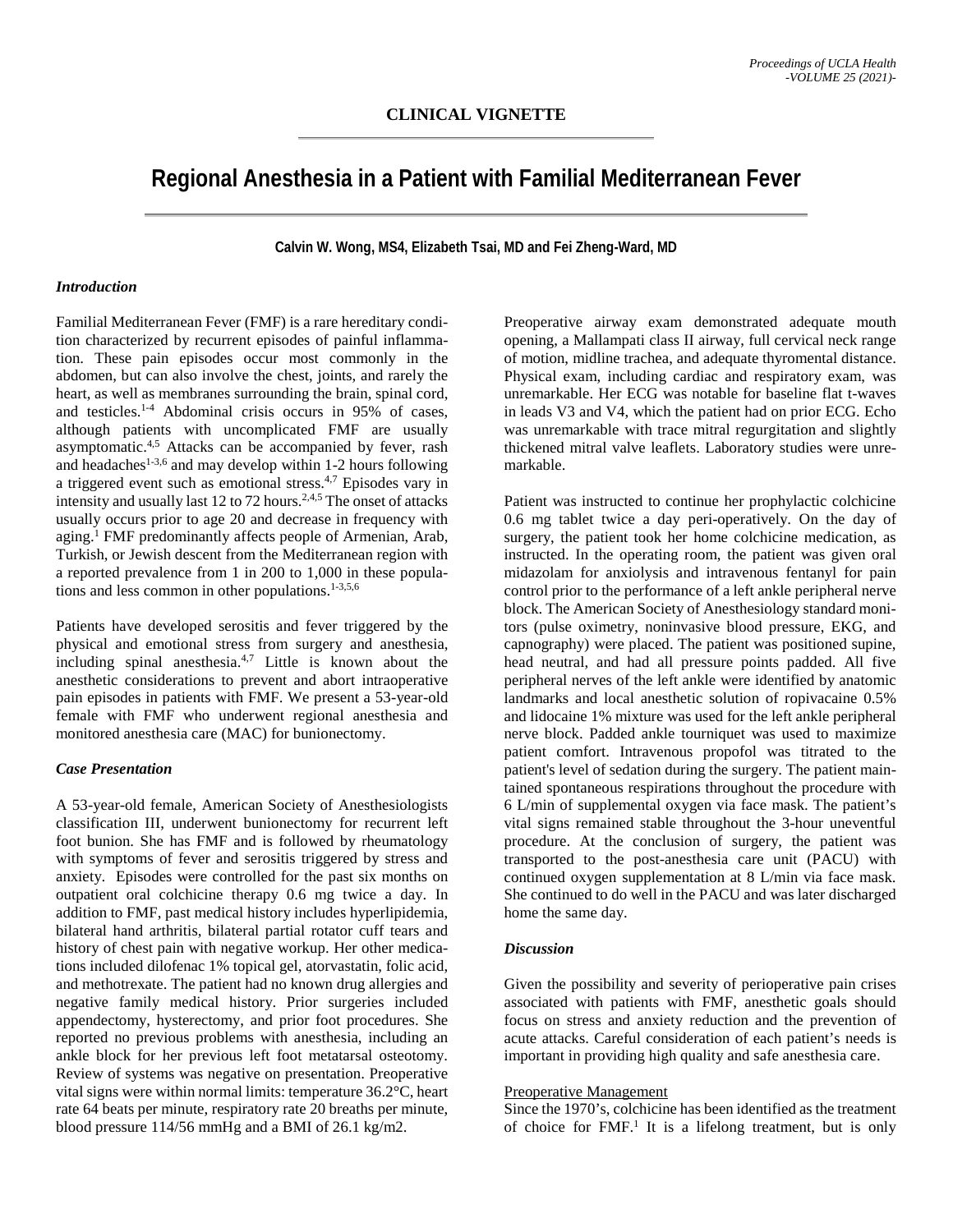effective as prophylaxis and ineffective for acute attacks. The drug can prevent attacks by controlling inflammation and halting the development of secondary amyloidosis, the most serious complication of the disorder, which can eventually lead to kidney failure.1,2,5 Specifically, colchicine inhibits neutrophil chemotaxis, a step necessary for the inflammatory episodes in  $FMF<sup>1</sup>$ 

Because of the medication's efficacy in preventing acute attacks, it is ideal to optimize the dosing of the drug prior to proceeding with surgery. Dosing depends on a patient's age and their frequency and severity of symptoms. Children under the age of five are given a dose between 0.03-0.07 mg/kg/day.<sup>1</sup> Children beyond the age of ten and adults typically require a colchicine dose of 1 mg. $^{1,8}$  Complicated FMF patients with frequent crises or identified amyloidosis should receive a higher daily dose of 2-2.5 mg, with maximum dose up to 3 mg in adults as tolerated given normal liver and kidney functions.1,8 We recommend patients to be compliant with their home colchicine prior to performing surgery to prevent intraoperative complications.

Serial monitoring of acute-phase reactants in the blood, such as fibrinogen, erythrocyte sedimentation rate, serum amyloid A (SAA) protein, and C-reactive protein (CRP), should be monitored at least every 3 months and can help to assess patient compliance and response to their treatment.<sup>1,6,8,9</sup> The progression to amyloidosis can be prevented by maintaining normal concentrations of the precursor protein SAA, specifically below 10 mg/L. This is the preferred acute-phase reactant to monitor.8 CRP is a nonspecific alternative for monitoring if SAA protein assays are unavailable.8

Non-responding or resistant FMF patients with uncontrolled attacks despite maximum tolerated dose of colchicine for at least 6 months should consider alternative treatments. Antiinterleukin-1 (IL-1) agents should be considered if inflammation cannot be adequately controlled with colchicine therapy and are recognized as promising second-line therapies with reported significant reduction in the frequency of attacks in small randomized controlled trials.<sup>8-11</sup> IL-1 inhibitors such as canakinumab (human immunoglobulin G against IL-1 beta) and anakinra (a recombinant Il-1 antagonist) are currently being studied for their efficacy against FMF attacks.<sup>1,8,9,11</sup> Given that there is no current evidence that these alternative biological therapies can prevent the development of amyloidosis in patients with FMF, colchicine should be co-administered to combat the risk of amyloidosis despite the persistence of pain episodes.8 There are also reported refractory FMF cases successfully treated with spinal cord stimulation with reduced frequency of pain crises.3

#### Intraoperative Management

Stressful factors, including the administration of anesthesia and surgery, can lead to FMF crises despite prophylactic use of colchicine.

One report of an intraoperative FMF episode developed following administration of spinal anesthesia for a patient receiving pilonidal sinus surgery.<sup>4,7</sup> The 20-year-old male patient reported severe intraoperative abdominal pain similar to the pain of an FMF attack.<sup>4,7</sup> He had been taking colchicine 2 mg/day for treatment of FMF for 3 years without exacerbation of attacks within the last year prior to surgery.<sup>4,7</sup> The pain eventually resolved within 8 minutes after administration of intravenous fentanyl and diclofenac and the surgery proceed $ed.4,7$ 

There are potential intraoperative problems in patients with FMF. Prior to the start of surgery, a patient's level of anxiety and stress should be assessed. Oral midazolam can be given for anxiolysis as needed. Patient's oxygen saturation should be monitored as it can drop in those experiencing attacks and supplemental oxygen may be provided as needed. <sup>9</sup> Colchicine is not used to abort acute episodes and may even lead to diarrhea and worsening gastrointestinal complaints during a pain crisis.<sup>1</sup> There are no effective therapies for acute crisis and only supportive measures can be provided. If an acute crisis occurs, ensure the patient is in the supine position and deepen the level of anesthesia in an attempt to alleviate the crisis. Given reports of intraoperative crisis successfully treated with intravenous fentanyl, it can be given for prophylactic pain control. Adequate levels of sedation should be considered prior to administration of a spinal or regional block.<sup>4,7</sup> Non-steroidal anti-inflammatory drugs such as diclofenac, indomethacin, and naproxen are also used for supportive pain therapy.<sup>1,8,12</sup> Several small studies proposed alternative therapies, including the use of IL-1 inhibitors as an effective treatment for acute attacks, but other studies report no clear evidence of efficacy.<sup>1,8,12</sup>

One report recommended the avoidance of all types of anesthesia, including regional anesthesia, in patients with autoinflammatory syndromes given that they are more likely to experience worsening inflammation and/or intracranial pressure of the meninges.9,13 However, there is no compelling evidence for the absolute contraindication of neuraxial blocks in FMF patients especially given reported cases of uncomplicated regional anesthesia.14

#### *Conclusion*

Although FMF is a relatively rare hereditary condition in the general population, patients with such disorder may have serious complications of painful inflammation and fever. These pain attacks can be triggered by surgery or anesthesia administration, including spinal anesthesia. Our 53-year-old female patient with FMF safely underwent regional anesthesia, MAC anesthesia, and podiatric surgery. However, given the potential for serious perioperative pain episodes in these patients, it is important to carefully consider anesthetic goals focusing on stress and anxiety reduction and prevention of acute attacks as well as becoming familiar with emergency management.